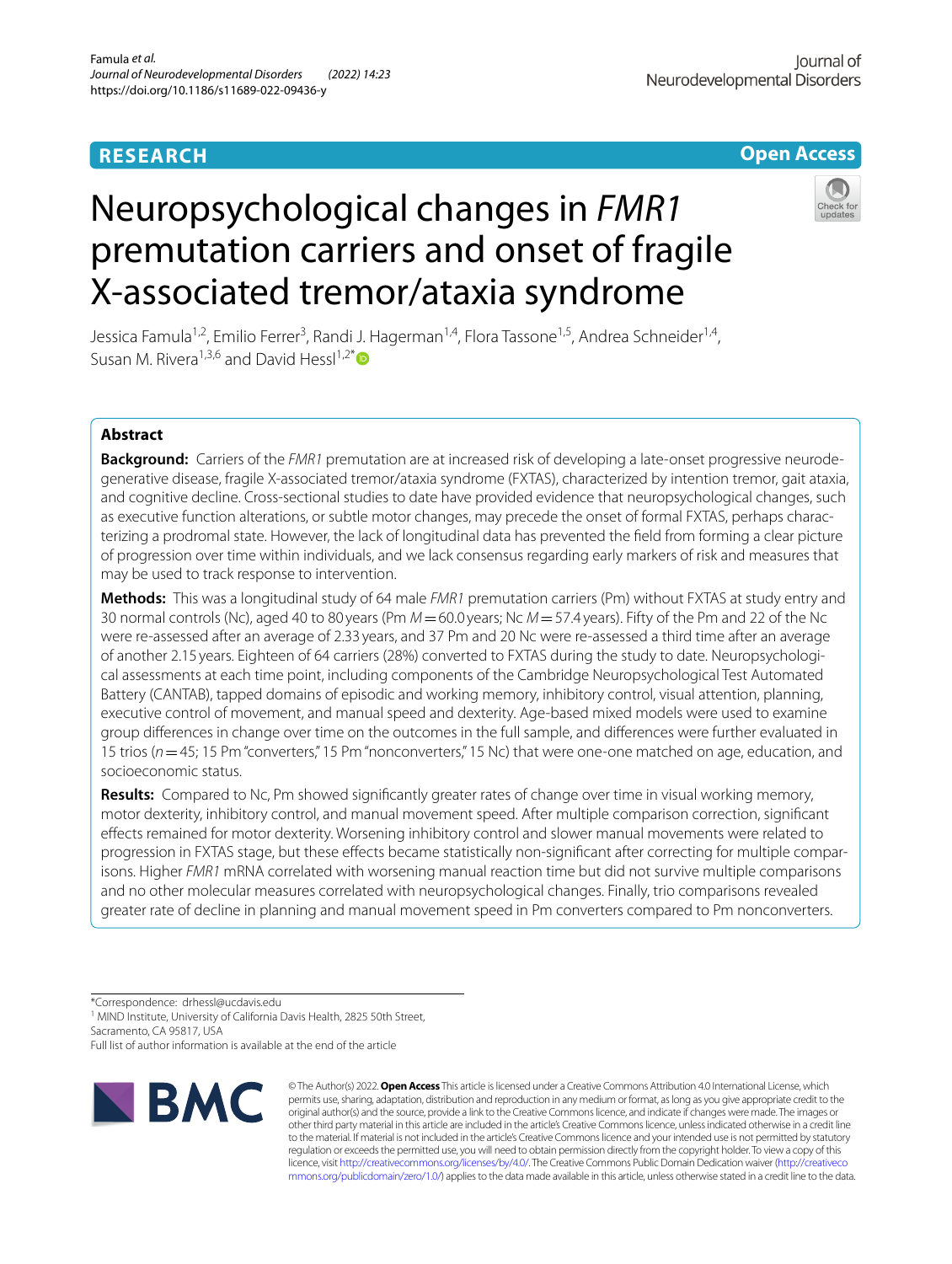**Conclusions:** Accelerated decline in executive function and subtle motor changes, likely mediated by frontocerebellar circuits, may precede, and then track with the emergence of formal FXTAS symptoms. Further research to develop and harmonize clinical assessment of *FMR1* carriers across centers is needed to prepare for future prophylactic and treatment trials for this disorder.

**Keywords:** CANTAB, Fragile X premutation, Tremor, Ataxia, Executive function, FXTAS

### **Background**

Carriers of the fragile X premutation, an allelic variant of the *FMR1* gene with 55–200 cytosine-guanine-guanine (CGG) repeats, are at risk of developing a late-onset, progressive neurodegenerative disease—fragile X-associated tremor/ataxia syndrome (FXTAS). FXTAS is primarily characterized by intention tremor, gait ataxia, and radiological signs of white matter changes in the middle cerebellar peduncles and other regions, as well as brain atrophy. However, the disease frequently presents with comorbid cognitive changes including memory defcits and executive dysfunction and dementia in later stages [\[1](#page-7-0), [2\]](#page-8-0). A primary underlying molecular mechanism is mRNA toxicity, which leads to protein sequestration, DNA damage and repeat-associated non-AUG (RAN) translation, and ultimately to FXTAS degeneration [\[3](#page-8-1)]. By the eighth decade of life, roughly 47% of male premutation carriers develop FXTAS, reaching 75% in those above 80 years [\[4](#page-8-2)]; however, clinical presentation is highly heterogeneous in terms of disease severity, age of onset, and course [\[5](#page-8-3)[–7](#page-8-4)]. As the gene is X-linked, FXTAS has generally been found to have a lower penetrance and milder clinical presentation in female carriers as compared to males [\[8](#page-8-5), [9\]](#page-8-6).

Though recent studies have pointed toward potential biomarkers that can distinguish which carriers are at greatest risk of developing the FXTAS [\[10](#page-8-7)[–13](#page-8-8)], clinical measures to assess individual risk, or even detect the disease in its earliest stages, are limited. Even after disease onset, some patients experience a rapid acceleration in symptom severity, while in others the disease appears to plateau or advance slowly [\[14,](#page-8-9) [15](#page-8-10)]. We still lack reliable methods for predicting which of these scenarios each patient will face.

The neuropsychological profile of premutation carriers of various ages with and without FXTAS has been studied broadly since the disease was frst described, with all studies to date taking a cross-sectional approach [[16–](#page-8-11)[18](#page-8-12)]. Among carriers without symptoms of FXTAS, studies indicate that subtle cognitive efects may be present before motor signs develop, and the efects are associated with the extent of white matter changes in the brain [\[19](#page-8-13)]. Subsequent well-powered brain volumetric studies show that morphological changes may occur in carriers decades before any formal signs of FXTAS are present [\[20\]](#page-8-14). Signifcantly, functional magnetic resonance imaging (fMRI) studies of premutation carriers have revealed irregular brain activity during working memory [[21](#page-8-15), [22](#page-8-16)], associative memory recall  $[18]$  $[18]$  $[18]$ , and magnitude estimation  $[22]$  $[22]$  $[22]$ tasks—further illustrating the neurological underpinnings of these neuropsychological fndings. However, the cross-sectional nature of prior work, while extensive, precludes a clear delineation of the prodrome of FXTAS and how the disease frst emerges from a neuropsychological perspective. Longitudinal research plays a critical role in identifying which carriers are at the greatest risk of developing the disease, which factors may infuence the age of onset and rate of progression of the disease, and which treatment domains may be the most important to target in future trials. Here, we present preliminary results from a longitudinal neuropsychological and neurological study of male fragile X premutation carriers at risk for FXTAS.

# **Methods**

### **Participants**

The full study sample consisted of 94 males, 64 with the *FMR1* premutation (Pm), and 30 non-carrier controls (Nc). *FMR1* allele size was confrmed in all participants; premutation carriers had > 54 and < 200 CGG repeats, and controls had < 45 CGG repeats (Table [1](#page-1-0)). All participants were between 40 and 80 years of age at their frst visit (time 1), and the groups did not signifcantly difer by age, IQ, education, income level, or ethnicity/race (Table [1\)](#page-1-0). Of the 94 participants, 72 had follow-up data at time 2 (50 Pm; interval length=2.33

<span id="page-1-0"></span>

|                                  | Control<br>m (SD) | Premutation<br>m(SD) | P       |
|----------------------------------|-------------------|----------------------|---------|
| Age in years                     | 57.4 (9.34)       | 60.0(8.85)           | .198    |
| Education level <sup>+</sup>     | 6.00(1.34)        | 6.13(1.01)           | .612    |
| Income level*                    | 4.45(1.18)        | 4.63(1.80)           | .679    |
| <b>FSIO</b>                      | 122.6 (13.4)      | 122.8 (14.3)         | .933    |
| CGG repeats                      | 29.6 (3.95)       | 86.08 (19.3)         | < 0.001 |
| Psychoactive medication use (%)  | 20.0              | 34.4                 | .159    |
| Race: non-Hispanic Caucasian (%) | 80.0              | 91.0                 | .087    |

 $+$  Education level of 6.0 is equal to a BA/BS degree

\*Income levels between 4 to 5 are equal to \$75,000 to \$150,000 per year household income

*FSIQ* full scale IQ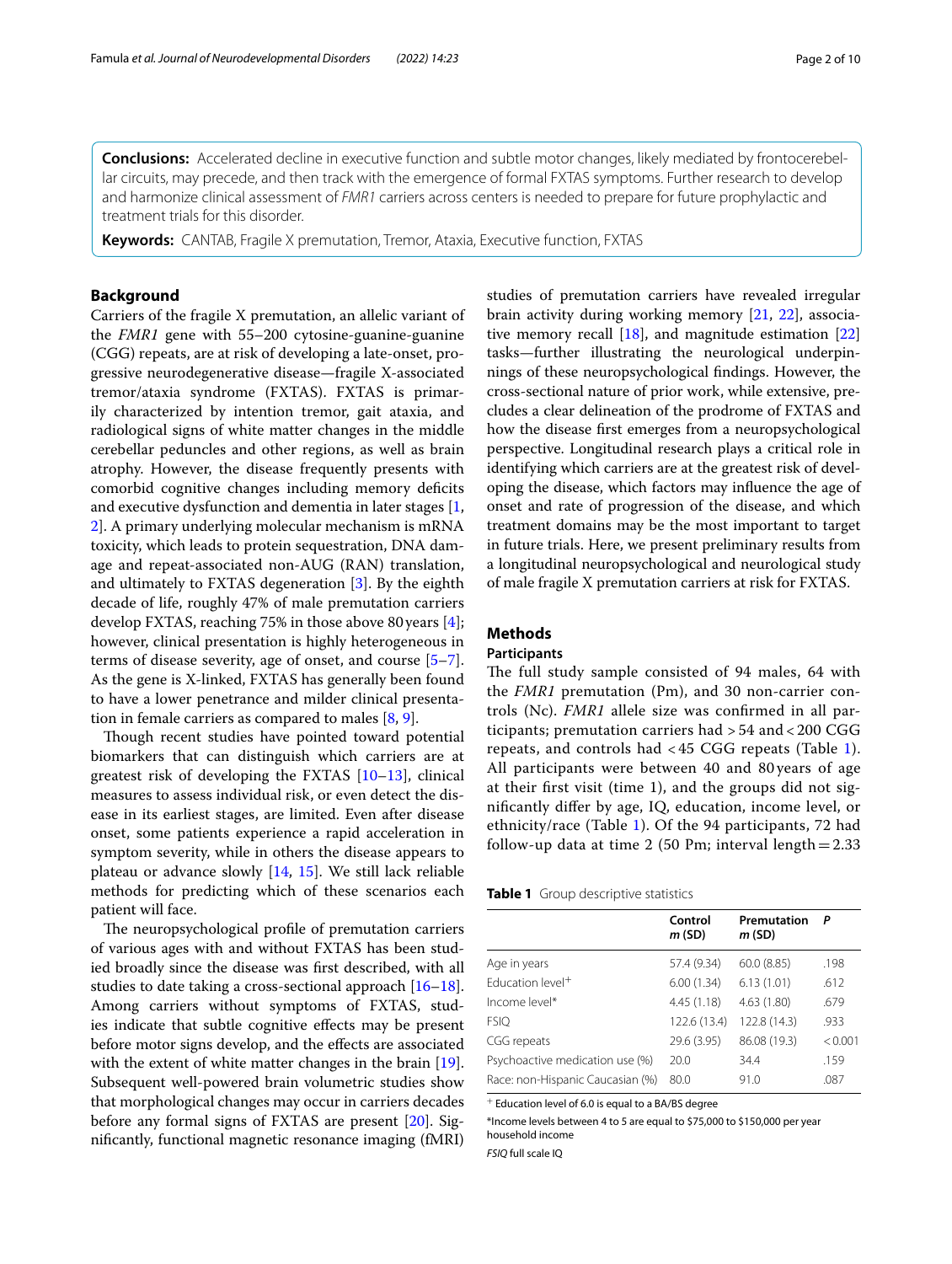$\pm$  0.88 years), and 57 participants had Time 3 data (37 Pm; interval length =  $2.15 \pm 0.66$  years). Note that the reduced sample sizes with subsequent visits do not indicate drop-out as the study is currently ongoing, and future visits at 2-year increments (or longer, given COVID pandemic constraints) will be completed and reported elsewhere.

*FMR1* premutation carriers were recruited primarily through announcements shared by the National Fragile X Foundation, and by referrals from colleagues at other institutions studying children with FXS and their families for research or in clinic. Non-carrier controls were recruited from the Institute's research registry system, social media announcements, and presentations given to local organizations. Carriers traveled to UC Davis in Sacramento, CA, from various locations in North America, while the noncarrier control population was recruited locally throughout Northern California. During screening, no participants reported having symptoms of tremor or ataxia interfering with activities of daily living (ADLs), nor did they have a history of a signifcant medical condition or a brain injury. Upon neurological exam, 18 of the carriers (28.1%) showed no clinical signs of FXTAS at study entry (FXTAS stage 0 or 1) but developed clear FXTAS symptoms by visit 2 or 3 (FXTAS stage  $\geq$  2) and were classified as "Converters."

All participants provided a full list of their current prescription and over-the-counter medications at each visit. Medication lists were reviewed for those known to have antidepressant, anxiolytic, anticonvulsant, antipsychotic, stimulant, or other known neurologic effects. Groups did not differ significantly on psychoactive medication use (Table [1\)](#page-1-0).

#### **Measures and procedures**

#### **FXTAS assessment**

Diagnosis of FXTAS and the evaluation of disease stage was carried out by a physician using established guidelines  $[4, 16, 23]$  $[4, 16, 23]$  $[4, 16, 23]$  $[4, 16, 23]$  $[4, 16, 23]$  $[4, 16, 23]$ . The examination was composed of standardized movement disorder assessments from the Unifed Parkinson's Disease Rating Scale (UPDRS; [\[24\]](#page-8-18)), International Cooperative Ataxia Rating Scale (ICARS; [[25\]](#page-8-19)), Clinical Rating Scale for Tremor (CRST), and the Scale for the Assessment and Rating of Ataxia (SARA; [[26\]](#page-8-20)) and review of brain MRI to assess white matter disease associated with FXTAS.

#### **Neuropsychological assessment**

The neuropsychological assessment battery consisted of an intelligence assessment [[27,](#page-8-21) [28\]](#page-8-22), subtests of the Wechsler Memory Scales, Third [\[29](#page-8-23)] or Fourth Edition [[30\]](#page-8-24), Behavioral Dyscontrol Scale-2 [BDS-2 [[31\]](#page-8-25);], Purdue Pegboard Test (Lafayette Instrument, Lafayette, IN), and the Cambridge Neuropsychological Test Automated Battery (CANTAB; Cambridge Cognition, UK). The subtests of the CANTAB included: Paired Associates Learning (PAL), Simple and Five-Choice Reaction Time (RTI), Rapid Visual Processing (RVP), Spatial Working Memory (SWM), Stop Signal Task (SST), and One Touch Stockings of Cambridge (OTS). Together, these tests yielded study measures of spatial memory, episodic memory, auditory working memory, visual working memory, motor dexterity and control, response inhibition, sustained attention, planning, and problem solving, executive control of movement, manual movement speed, and manual reaction time (Table [2](#page-2-0)).

#### **Molecular measures**

Genomic DNA (gDNA) was extracted from 3mL of peripheral blood leukocytes using standard methods (Qiagen). CGG repeat allele sizing and methylation status by Southern Blot and PCR analysis were measured as previously described [[32,](#page-8-26) [33\]](#page-8-27). *FMR1* mRNA expression levels were measured by real time qRT-PCR using *FMR1* specific primer and probes as previously reported [\[34\]](#page-8-28).

#### **Statistical analyses**

We frst compared Pm and Nc groups at study entry on measures of age, education level, income, IQ, and use of psychoactive medication to identify any potentially

<span id="page-2-0"></span>

| <b>Table 2</b> Neuropsychological functional domains and variables |  |  |
|--------------------------------------------------------------------|--|--|
| chosen for each domain                                             |  |  |

| <b>Functional domain</b>      | Variable                                      |
|-------------------------------|-----------------------------------------------|
| Episodic memory               |                                               |
| Visual                        | CANTAR PAL <sup>*</sup> total errors          |
| Verbal                        | WMS Logical Memory II - Recall                |
| Working memory                |                                               |
| Visual                        | CANTAB SWM between errors                     |
| Auditory                      | WMS Letter-Number Sequencing                  |
| Inhibitory control            | CANTAB SST median correct RT on<br>Go (ms)    |
| Visual attention              | CANTAB RVP A' signal detection                |
| Planning                      | CANTAB OTS problems solved on<br>first choice |
| Motor function                |                                               |
| Executive control of movement | BDS-2                                         |
| Manual movement speed         | CANTAB RTI 5-choice movement<br>time (ms)     |
| Manual reaction time          | CANTAB RTI 5-choice reaction time<br>(ms)     |
| Manual dexterity              | Purdue Pegboard (R+L+both<br>hands)           |

\*CANTAB subtest abbreviations are as follows: *PAL* Paired Associates Learning, *SWM* Spatial Working Memory, *SST* Stop Signal Task, *RVP* Rapid Visual Processing, *OTS* One Touch Stockings of Cambridge, *RTI* reaction time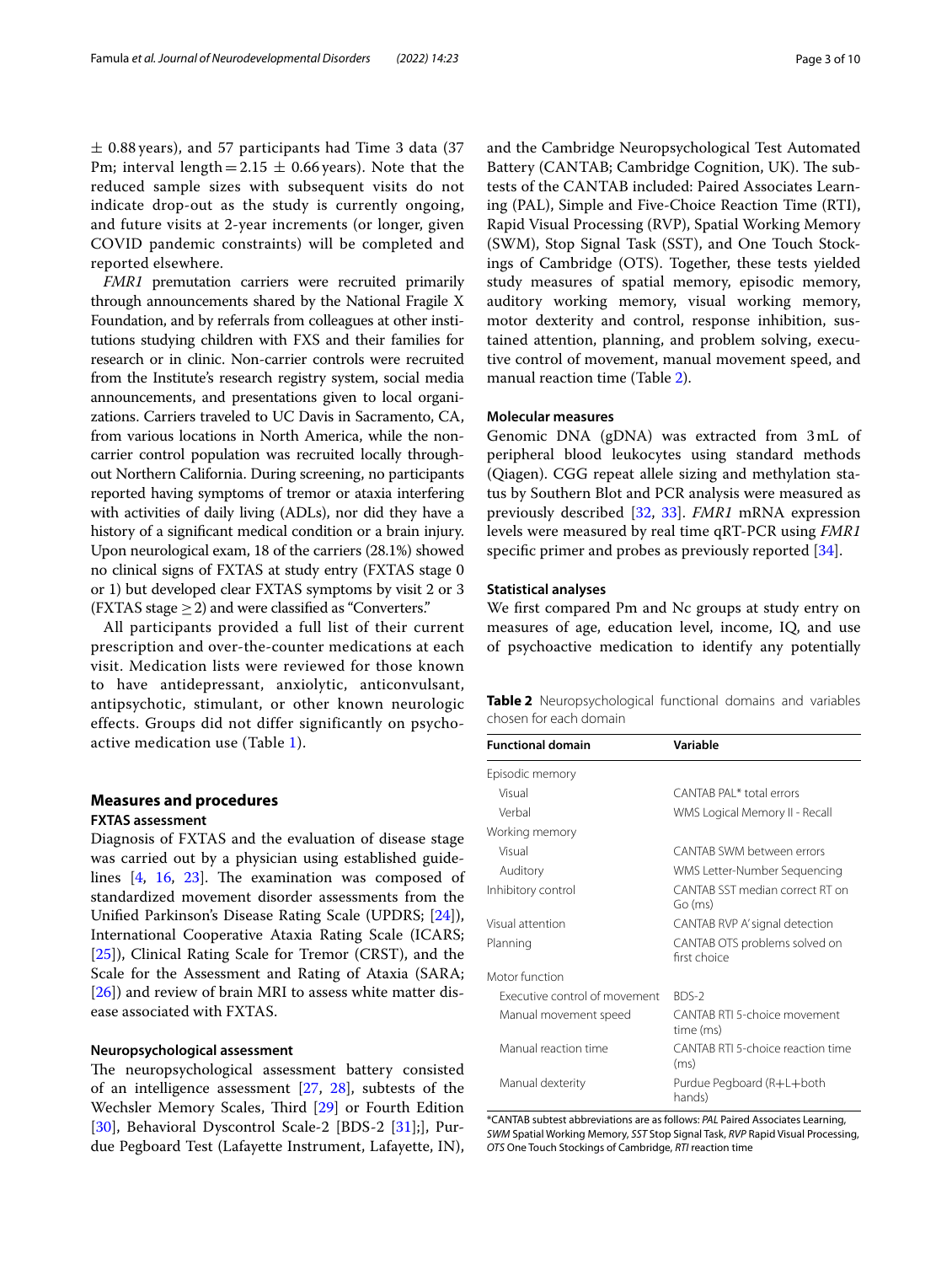confounding variables for subsequent analyses. Second, we applied age-based mixed models using the MIXED procedure in SAS [[35](#page-8-29)] to compare neuropsychological function of all Pm and Nc and to examine diferences between these groups in the rate of change over time for each test. Third, to examine potential effects of changes with FXTAS onset (presence vs absence) and to examine potential efects of molecular variables (*FMR1* CGG size and mRNA) and in combination with increasing age, we again used mixed models, this time including only Pm. Finally, to examine diferences between Pm "converters," "non-converters" and controls, we selected 15 trios (*n*=45), one-one matched on age, education level, and income and carried out the age-based mixed models described, with a specifc focus on diferences in the rate of change over time:

$$
Y_{it} = \beta_{0i} + \beta_{1i} \cdot \text{age} + c_1 \cdot \beta_{0i} + c_2 \cdot \beta_{0i} + c_3 \cdot \text{age} \cdot \beta_{1i} + c_4 \cdot \text{age} \cdot \beta_{1i} + e_{it}
$$

where  $Y_{it}$  is the outcome variable for any given indi*v*idual *i* at time  $t$ ,  $= \beta_{0i}$  is the intercept,  $β_{1i}$  is the linear slope based on age,  $c_1$  is the contrast testing for differences in the intercept between Pm converters  $(+)$  and nonconverters  $(-1)$ ,  $c<sub>2</sub>$  is the contrast testing for differences in the intercept between Pm converters (+ 1) and Nc (− 1),  $c_3$  is the contrast testing for differences in the age slope between Pm converters  $(+ 1)$  and Pm nonconverters  $(- 1)$ ,  $c_4$  is  $c_3$  is the contrast testing for differences in the age slope between Pm converters  $(+1)$  and controls  $(-1)$ , and  $e_{it}$  is the residual variance. Correction for multiple comparisons was applied using the Benjamini-Hochberg [[36](#page-8-30)] false discovery rate (FDR) method for all effects pertaining to group differences in change over time. Footnotes at the bottom of tables provide guidance for statistical interpretation.

#### **Results**

#### **Demographic descriptive statistics**

Demographic, general intelligence and psychoactive medication use in Pm and Nc at study entry (time 1) are shown in Table [1.](#page-1-0) The two groups did not differ significantly according to these variables and were generally well above average in intellectual functioning. At study entry, antidepressant medications were reported by 15 Pm and 5 Nc; anxiolytic medications were reported by 9 Pm and 0 Nc; anticonvulsant medications were reported by 5 Pm and 0 Nc; antipsychotic medications were reported by 0 Pm and 0 Nc; stimulant medications were reported by 0 Pm and 1 Nc; and medication with other neurologic efects were reported by 2 Pm and 0 Nc.

## **Neuropsychological group diferences and comparisons of rates of change with age**

Age-based mixed models revealed no signifcant diferences between groups in the value for any variable at age 40 (the youngest age, used as intercept) but showed signifcantly diferent rates of change over time between Pm and Nc. Specifcally, compared to Nc, Pm showed signifcantly greater declines in visual working memory, motor dexterity, inhibitory control, and manual movement speed over time (Table [3\)](#page-4-0). However, only the diferential rates of change efect in motor dexterity survived multiple comparison correction, while visual working memory and manual movement speed approached signifcance after correction. Changes in performance over time in the other domains of measurement did not difer between groups.

#### **Neuropsychological changes associated with FXTAS stage**

The models examining changes associated with FXTAS stage revealed efects for two measures of interest: inhibitory control and manual movement speed. While higher FXTAS stage  $(≥2$  on the scale) was associated with poorer inhibitory control scores at age 40, inhibitory control improved slightly over time, with a positive slope reaching statistical signifcance for those with FXTAS symptoms, potentially due to there being more data from those with symptoms. Manual movement speed was signifcantly slower at age 40 among those with higher FXTAS stage, but signifcant change over time was not detected for this measure. In these models, Pm without FXTAS showed signifcant worsening on several measures including visual episodic memory, auditory working memory, motor dexterity, inhibitory control, and manual movement speed (the "age" factor in Table [4](#page-5-0)).

### **Neuropsychological changes associated with** *FMR1* **molecular measures**

Models examining the efect of elevated *FMR1* mRNA showed a signifcant efect on manual reaction time in Pm (higher mRNA, worsening reaction time with age) and a marginally signifcant negative efect of mRNA on planning. These effects did not survive multiple comparison correction, and CGG repeat number was not signifcantly associated with any measure of interest.

#### **Neuropsychological changes in premutation converters, non‑converters, and controls (matched trios)**

In the domain of visual working memory, Pm converters performed signifcantly worse than Nc and better than Pm non-converters overall; however, Pm converters had a signifcantly greater rate of decline than Pm noncon-verters (Table [5\)](#page-5-1). Pm converters performed worse than Nc on motor dexterity but their rate of change on this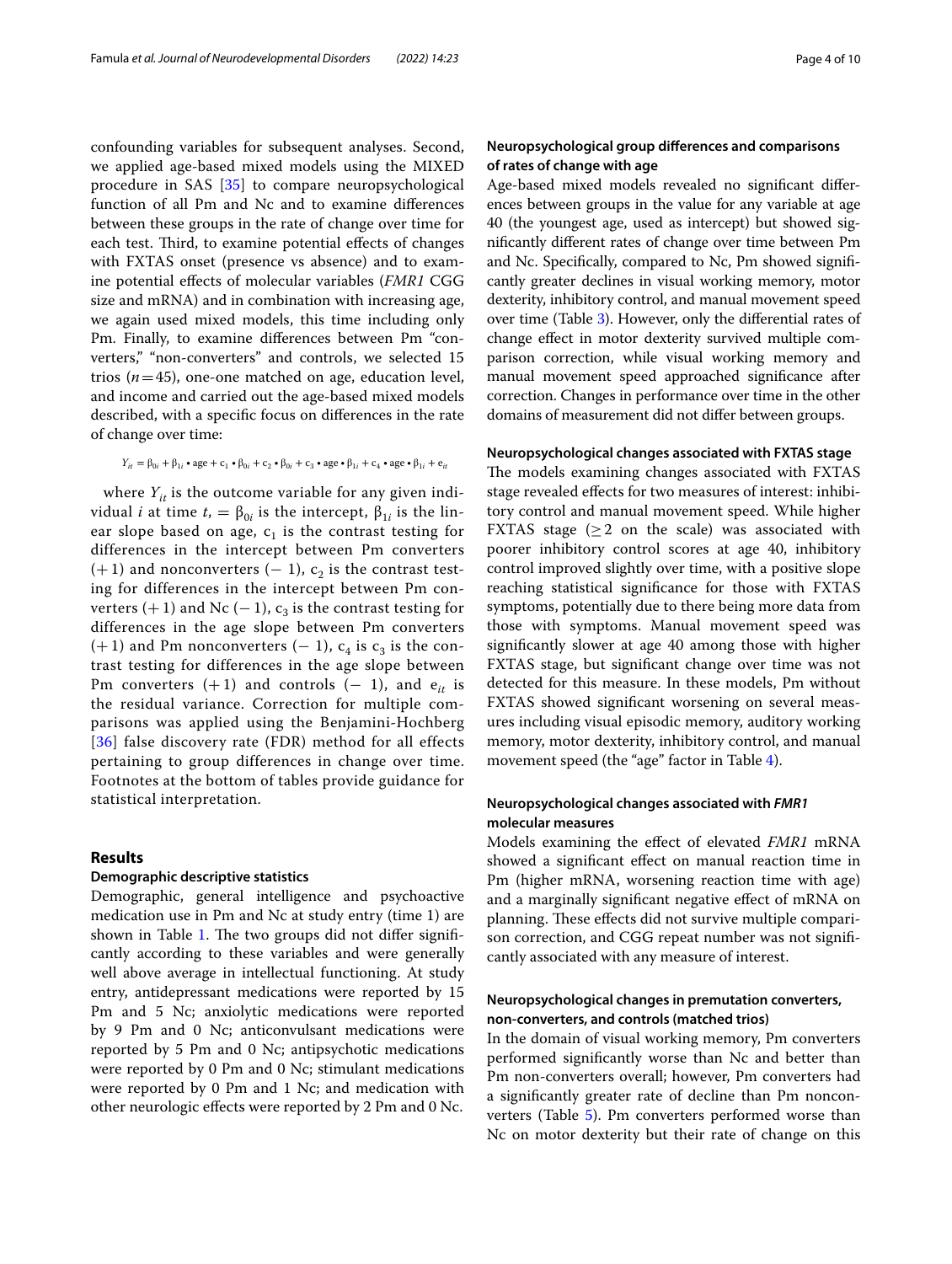<span id="page-4-0"></span>**Table 3** Parameter estimates from age-based mixed models (full cohort)

|                                                     | <b>Estimate (SE)</b>                     | t-value | P        |
|-----------------------------------------------------|------------------------------------------|---------|----------|
| Visual episodic memory (PAL errors)                 |                                          |         |          |
| Intercept                                           | 9.47(2.92)                               | 3.24    | .002     |
| Age                                                 | .356 (.168)                              | 2.15    | .034     |
| Group                                               | $-2.23(3.94)$                            | $-0.57$ | .573     |
| Group*age                                           | .224(.212)                               | 1.06    | .294     |
|                                                     | Verbal episodic memory (WMS LM2 score)   |         |          |
| Intercept                                           | 26.89 (2.33)                             | 11.52   | .001     |
| Age                                                 | .084 (.107)                              | 0.78    | .435     |
| Group                                               | $-.762(3.02)$                            | $-0.25$ | .802     |
| Group*age                                           | $-.089(.137)$                            | $-0.65$ | .519     |
|                                                     | Auditory working memory (WMS LNS score)  |         |          |
| Intercept                                           | 13.07 (1.05)                             | 12.4    | .001     |
| Age                                                 | $-.059(.043)$                            | $-1.36$ | .175     |
| Group                                               | $-.515(1.34)$                            | $-0.38$ | .702     |
| Group*age                                           | $-.018(.054)$                            | $-0.33$ | .740     |
| Visual working memory (SWM errors)                  |                                          |         |          |
| Intercept <sup>1</sup>                              | 31.15 (5.30)                             | 5.88    | .001     |
| Age                                                 | $-.254(.260)$                            | $-0.98$ | .330     |
| Group                                               | $0 = (=)$                                | $=$     | $=$      |
| Group*age                                           | .438 (.176)                              | 2.49    | $.014 +$ |
|                                                     | Motor dexterity (Purdue Pegboard score)  |         |          |
| Intercept <sup>1</sup>                              | 41.17 (1.18)                             | 34.7    | .001     |
| Age                                                 | $-.150(.061)$                            | $-2.46$ | .015     |
| Group                                               | $0^{-} (=)$                              |         |          |
|                                                     |                                          | $=$     | $=$      |
| Group*Age                                           | $-.200(.046)$                            | $-4.38$ | $.001*$  |
| Inhibitory control <sup>§</sup> (SST reaction time) |                                          |         |          |
| Intercept                                           | 527.8 (31.2)                             | 16.9    | .001     |
| Age                                                 | 1.55(1.78)                               | 0.87    | .358     |
| Group                                               | $0^{-} (=)$                              | $=$     | $=$      |
| Group*age                                           | 2.94(1.40)                               | 2.10    | .038     |
| Visual attention (RVP score)                        |                                          |         |          |
| Intercept                                           | .946 (.018)                              | 52.6    | .001     |
| Age                                                 | $-.001(.001)$                            | $-0.61$ | .544     |
| Group                                               | .011(.023)                               | 0.47    | .636     |
| Group*age                                           | $-.001(.001)$                            | $-0.96$ | .337     |
| Planning (OTS score)                                |                                          |         |          |
| Intercept                                           | 11.43 (.834)                             | 13.7    | .001     |
| Age                                                 | $-.021(.038)$                            | $-0.55$ | .582     |
| Group                                               | .147 (1.07)                              | 0.14    | .891     |
| Group*age                                           | $-.025(.048)$                            | $-0.51$ | .608     |
|                                                     | Executive control movement (BDS-2 score) |         |          |
| Intercept                                           | 24.08 (.693)                             | 34.7    | .001     |
| Age                                                 | $-.041(.037)$                            | $-1.10$ | .275     |
| Group                                               | $-.054(.934)$                            | $-0.06$ | .954     |
| Group*age                                           | $-.046(.048)$                            | $-0.97$ | .334     |
| Movement time (RT)                                  |                                          |         |          |
| Intercept                                           | 217.2 (20.6)                             | 10.5    | .001     |
| Age                                                 | 1.05(1.15)                               | 0.91    | .367     |
| Group                                               | — 15.1 (27.8)                            | $-0.54$ | .589     |

#### **Table 3** (continued)

|                    | Estimate (SE) | t-value | Ρ       |
|--------------------|---------------|---------|---------|
| Group*age          | 3.55(1.47)    | 2.41    | $.018+$ |
| Reaction time (RT) |               |         |         |
| Intercept          | 297.7 (14.9)  | 19.9    | .001    |
| Age                | 1.33(1.03)    | 1 29    | .200    |
| Group              | 7.77(19.1)    | 0.41    | .684    |
| Group*age          | 1.33 (1.28)   | 1.04    | .301    |
|                    |               |         |         |

"Intercept"=value at age 40 for controls except for (1), which represents value at age for overall sample. "Age" = change in value per year of age for controls. "Group"=change in intercept value for Pc compared to Nc. "Group\*Age" = change in slope value for Pc relative to Nc. " $0^= (=)'$  = parameter fixed to zero.  $N_{\text{Nc}} = 30$ , 22, 20 (visit 1–visit 3);  $N_{\text{Pm}} = 64$ , 50, 37 (visit 1–visit 3). \*<.05, <sup>+</sup> <.10 after Benjamini Hochberg correction for multiple comparisons

measure did not difer from the other two groups. Pm converters performed better than Pm nonconverters on visual attention and planning overall but showed a signifcantly greater rate of decline on planning. In contrast, manual movement speed was signifcantly slower in Pm converters than in Pm nonconverters, and Pm converters became slower over time  $(p=.055)$ . None of these significant efects survived multiple comparison correction (11 test domains, 22 slope comparison *p* values).

#### **Discussion**

Here, we present the results of the frst longitudinal study of aging *FMR1* premutation carriers, with a focus on neuropsychological functioning. The primary importance of this study's cohort and design is its emphasis on enrollment prior to the onset of FXTAS and the subsequent tracking of changes in functioning during the emergence of disease. The results demonstrate (a) that age-related declines in executive functions including visual working memory and inhibitory control, as well as manual movement speed, appear to be greater in male premutation carriers than controls without an *FMR1* mutation, and (b) that the onset of the FXTAS disease process ("conversion") is marked by subtle bradykinesia (slowing of movement) and possibly by changes in frontal-lobe mediated planning ability and working memory. Prior cross-sectional studies have suggested that changes in executive function [\[21](#page-8-15), [37–](#page-8-31)[40](#page-8-32)] and movement [[40\]](#page-8-32) may be key early indicators of imminent or emerging FXTAS; the present longitudinal study documents accelerated *changes* in these parameters over time, providing key support for these initial observations.

Findings of a greater rate of decline in working memory in FXTAS converters are in line with neuroimaging results we have reported in cross-sectional studies of *FMR1* premutation carriers compared to controls. Using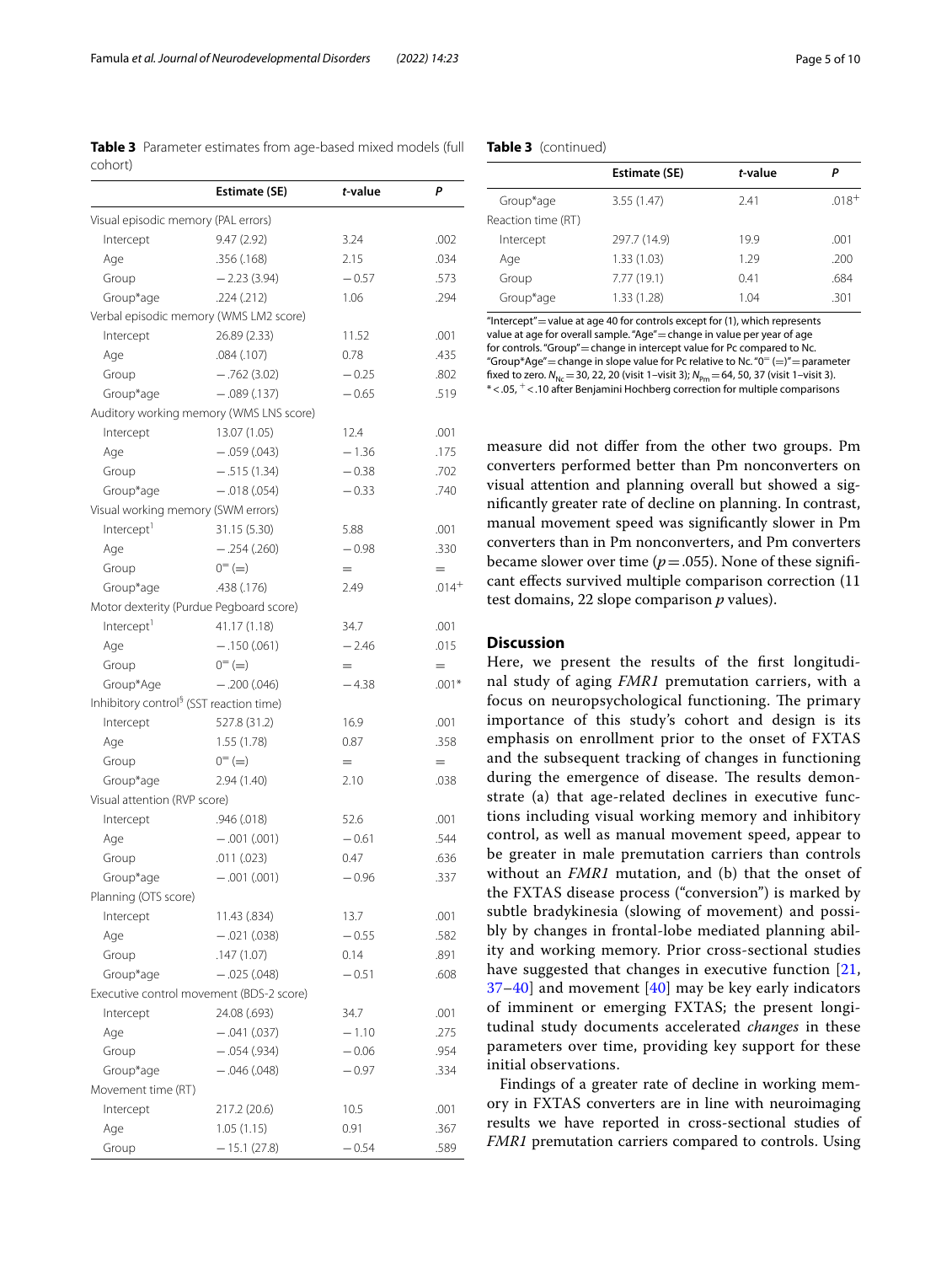<span id="page-5-0"></span>**Table 4** Parameter estimates from age-based mixed models (Pm group by FXTAS status)

|                                                     | <b>Estimate (SE)</b> | t-value | P    |
|-----------------------------------------------------|----------------------|---------|------|
| Visual episodic memory (PAL errors)                 |                      |         |      |
| Intercept                                           | 7.06 (3.07)          | 2.30    | .025 |
| Age                                                 | .572 (.163)          | 3.51    | .001 |
| <b>FXTAS</b> intercept                              | 1.56(5.38)           | 0.29    | .773 |
| FXTAS slope                                         | $-.035(.239)$        | $-0.15$ | .883 |
| Verbal episodic memory (WMS LM2 score)              |                      |         |      |
| Intercept                                           | 26.60 (1.86)         | 14.3    | .001 |
| Age                                                 | $-.004(.095)$        | $-0.04$ | .970 |
| FXTAS intercept                                     | $-4.07(3.13)$        | $-1.31$ | .193 |
| <b>FXTAS</b> slope                                  | .131(.136)           | 0.97    | .336 |
| Auditory working memory (WMS LNS score)             |                      |         |      |
| Intercept                                           | 12.93 (.892)         | 14.5    | .001 |
| Age                                                 | $-.084(.041)$        | $-2.07$ | .042 |
| <b>FXTAS</b> intercept                              | $-.714(1.27)$        | $-0.56$ | .575 |
| <b>FXTAS</b> slope                                  | .007(.054)           | 0.13    | .897 |
| Visual working memory (SWM errors)                  |                      |         |      |
| Intercept                                           | 33.77 (8.15)         | 4.15    | .001 |
| Age                                                 | .108(.375)           | 0.29    | .773 |
| <b>FXTAS</b> intercept                              | $-17.75(12.6)$       | $-1.41$ | .162 |
| <b>FXTAS</b> slope                                  | .654(.542)           | 1.21    | .232 |
| Motor dexterity (Purdue Pegboard score)             |                      |         |      |
| Intercept                                           | 39.56 (1.62)         | 24.5    | .001 |
| Age                                                 | $-.245(.073)$        | $-3.37$ | .001 |
| FXTAS intercept                                     | $-2.53(2.25)$        | $-1.13$ | .264 |
| <b>FXTAS</b> slope                                  | .044(.095)           | 0.46    | .647 |
| Inhibitory control <sup>§</sup> (SST reaction time) |                      |         |      |
|                                                     |                      |         | .001 |
| Intercept                                           | 495.3 (47.2)         | 10.5    |      |
| Age                                                 | 5.44 (2.29)          | 2.37    | .020 |
| <b>FXTAS</b> intercept                              | 186.1 (75.7)         | 2.46    | .016 |
| FXTAS slope                                         | $-6.56(3.27)$        | $-2.00$ | .049 |
| Visual attention (RVP score)                        |                      |         |      |
| Intercept                                           | .960 (.016)          | 61.7    | .001 |
| Age                                                 | $-.001(.001)$        | $-1.88$ | .064 |
| FXTAS intercept                                     | $-.010(.028)$        | $-0.35$ | .724 |
| FXTAS slope                                         | .001(.001)           | 0.05    | .956 |
| Planning (OTS score)                                |                      |         |      |
| Intercept                                           | 11.03 (.796)         | 13.8    | .001 |
| Age                                                 | $-.023(.038)$        | $-0.61$ | .544 |
| <b>FXTAS</b> intercept                              | 1.83(1.14)           | 1.60    | .115 |
| <b>FXTAS</b> slope                                  | $-.072(.049)$        | $-1.46$ | .149 |
| Executive control of movement (BDS-2 score)         |                      |         |      |
| Intercept                                           | 23.48 (.977)         | 24.1    | .001 |
| Age                                                 | $-.080(.041)$        | $-1.93$ | .053 |
| <b>FXTAS</b> intercept                              | $-.111(1.33)$        | $-0.08$ | .934 |
| <b>FXTAS</b> slope                                  | .033 (.054)          | 0.61    | .541 |
| Manual movement speed (RT)                          |                      |         |      |
| Intercept                                           | 185.2 (22.6)         | 8.18    | .001 |
| Age                                                 | 4.85(1.17)           | 4.16    | .001 |
| <b>FXTAS</b> intercept                              | 95.0 (38.9)          | 2.44    | .017 |

#### **Table 4** (continued)

|                           | Estimate (SE) | t-value |      |
|---------------------------|---------------|---------|------|
| <b>FXTAS</b> slope        | $-2.97(1.71)$ | $-1.74$ | .086 |
| Manual reaction time (RT) |               |         |      |
| Intercept                 | 314.6 (13.0)  | 24.1    | .001 |
| Age                       | 1.49(.941)    | 1.58    | .118 |
| <b>FXTAS</b> intercept    | $-7.95(28.7)$ | $-0.28$ | .782 |
| <b>FXTAS</b> slope        | 1.86(1.44)    | 1.30    | .199 |

"Intercept"=Value at age 40 for individuals without FXTAS. "Age"=change in value per year of age for individuals without FXTAS. "FXTAS intercept"=change in intercept value for individuals with FXTAS. "FXTAS slope"=change in slope value for individuals with FXTAS. " $0^{\circ}$  (=)" = parameter fixed to zero. Only Pm participants included. *N*<sub>no FXTAS</sub> = 44, 26, 16 (visit 1 – visit 3); *N*<sub>FXTAS</sub> = 24, 20, 21 (visit 1 – visit 3). \*<.05, <sup>+</sup> <.10 after Benjamini Hochberg correction for multiple comparisons

<span id="page-5-1"></span>**Table 5** Parameter estimates from age-based mixed models (matched trios)

|                                         | Estimate (SE)  | t-value | Pr >  t  |
|-----------------------------------------|----------------|---------|----------|
| Visual working memory (SWM errors)      |                |         |          |
| Intercept                               | 32.37 (5.05)   | 6.41    | < 0.01   |
| Age                                     | $-0.087(0.33)$ | $-0.26$ | 0.796    |
| Conv vs. NConv                          | $-17.90(6.92)$ | $-2.59$ | 0.013    |
| Conv vs. Cont                           | 18.7 (6.98)    | 2.49    | 0.011    |
| ConvSlope vs NConvSlope                 | 1.136(0.46)    | 2.50    | $0.017+$ |
| ConvSlope vs ContSlope                  | $-0.70(0.46)$  | $-1.55$ | 0.128    |
| Motor dexterity (Purdue Pegboard score) |                |         |          |
| Intercept                               | 38.97 (1.18)   | 32.90   | < 0.01   |
| Age                                     | $-0.24(0.08)$  | $-3.16$ | < .001   |
| Conv vs. NConv                          | 1.89(1.64)     | 1.15    | 0.255    |
| Conv vs. Cont                           | $-3.37(1.64)$  | $-2.06$ | 0.046    |
| ConvSlope vs NConvSlope                 | $-0.067(0.11)$ | $-0.64$ | 0.528    |
| ConvSlope vs ContSlope                  | $-0.036(0.10)$ | $-0.34$ | 0.735    |
| Planning (OTS score)                    |                |         |          |
| Intercept                               | 10.52(0.56)    | 18.53   | < 0.01   |
| Age                                     | 0.02(0.04)     | 0.45    | 0.654    |
| Conv vs. NConv                          | 2.52(0.79)     | 3.21    | 0.003    |
| Conv vs. Cont                           | $-1.28(0.78)$  | $-1.63$ | 0.110    |
| ConvSlope vs NConvSlope                 | $-0.15(0.05)$  | $-2.94$ | $0.005*$ |
| ConvSlope vs ContSlope                  | 0.10(0.05)     | 2.01    | $0.051+$ |

"Age" = change in value per year of age, centered at youngest age in this matched sample which is 47.9years. \*<.05, <sup>+</sup> <.10 after Benjamini Hochberg correction for multiple comparisons

functional MRI, we have reported reduced hippocampus activation during recall [[18\]](#page-8-12), altered hippocampal-prefrontal function during memory encoding [[41\]](#page-8-33), reduced activation in the right ventral inferior frontal cortex and left premotor/dorsal inferior frontal cortex during a verbal working memory task [[21\]](#page-8-15), and dysfunctions in the "when" pathway (right temporoparietal junction) during a working memory task requiring temporal order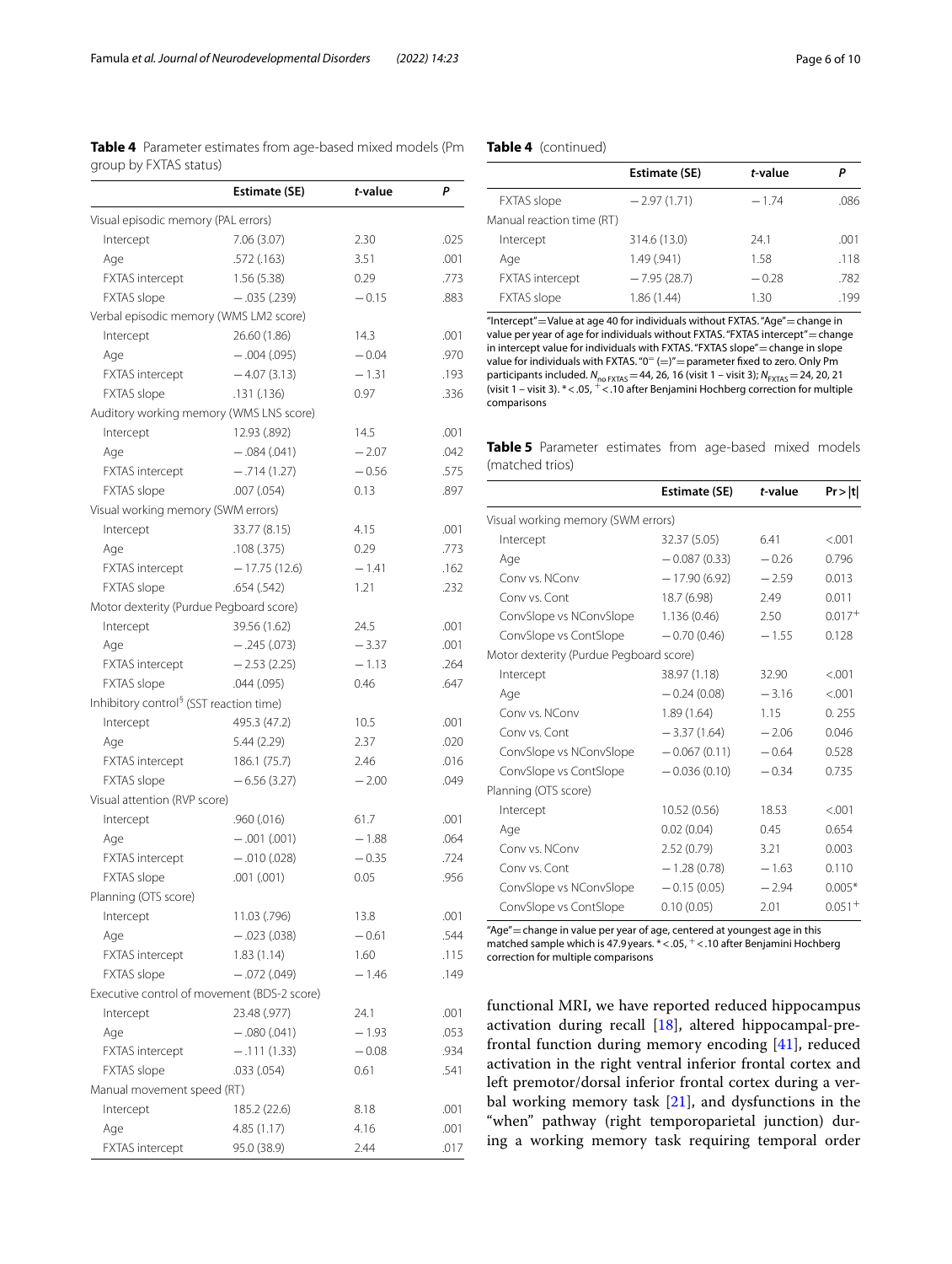judgments [\[22](#page-8-16)]. Using structural neuroimaging, we have also reported signifcant reductions of fractional anisotropy in multiple white matter tracts, including the middle and superior cerebellar peduncle, cerebral peduncle, and the fornix and stria terminalis—areas that transmit information from the hippocampus and integrate limbic information and monitor valence [\[42](#page-8-34)].

Findings in the present study of a signifcantly greater rate of decline in motor planning, and signifcantly slower manual movement speed in converters than in the non-converters is also in line with past structural neuroimaging fndings. In these cross-sectional studies, we have reported weaker structural connectivity in motor fber tracts: middle and superior cerebellar peduncles, descending motor tracts (containing the corticospinal, corticobulbar, and corticopontine tracts), and the anterior body of the corpus callosum  $[43]$  $[43]$ . In addition, we have reported involvement of subcortical gray structures: thalamus, caudate nucleus, putamen, and globus pallidus (which serve the functions of relaying motor signals to the cerebral cortex, planning and execution of movement, and regulation of voluntary movements) in FXTAS [\[44](#page-8-36)]. Finally, in a report of early longitudinal neuroimaging fndings from the same cohort described here, we found that decreasing width of the middle cerebellar peduncle (MCP) appeared to be sensitive to early structural changes associated with FXTAS development [[11\]](#page-8-37). The MCP is a structure through which passes the predominant aferent fber of the corticopontocerebellar pathway—a pathway involved in the communication between the cerebellum and the prefrontal cortex for the coordination and planning of motor responses.

Among our matched trios of controls, Pm converters, and Pm nonconverters, there were two domains in which the converters performed better than nonconverters overall, but the rate of change over time showed a sharper decline in performance among converters compared to nonconverters: visual working memory and planning/ problem solving. The trio sample sizes were small, and because we examined multiple domains of function, correction for multiple comparisons made diferences hard to confrm. If these fndings are upheld with greater numbers and/or replication, they would align with those from a previous study of neuroimaging abnormalities in premutation carriers, in which executive dysfunction and cognitive processing scores were decreased in correlation with white matter changes in the frontocerebellar region of the brain [\[19](#page-8-13)]. Interestingly, increased cognitive "load" during standardized walking protocols signifcantly impairs gait in premutation carriers [\[45](#page-8-38), [46\]](#page-9-0), further highlighting the role of changes in frontocerebellar pathways and functional connectivity in the development of cognitive and motor symptom decline in this population.

An important fnding in this study is the motor and executive function changes that occur before and during the onset of FXTAS. These results suggest that prophylactic treatments for molecular abnormalities that have been reported such as oxidative stress and mitochondrial dysfunction  $[47-49]$  $[47-49]$  could be initiated in patients thus identifed at high risk, before the onset of FXTAS, to try to stall disease progression. Future targeted treatments for FXTAS and other neurological and neuropsychological symptoms associated with the premutation will need to rely on a well-validated and scalable battery of outcome measures to track treatment response across research and clinical centers. The research presented here points to several neuropsychological domains that may be important to capture in such studies, especially those capturing specifc executive functions and cognitive tasks mediated by frontocerebellar activity. Future work should focus on comparing psychometric properties and sensitivity of various outcome measures for premutation carriers and FXTAS in order to refne and then establish a harmonized battery to facilitate collaboration across centers and prepare for future clinical trials.

Among male premutation carriers, it is estimated that approximately 75% will develop FXTAS by the ninth decade of life, with variable ages of onset and severity of course. Thus, the penetrance of the mutation is incomplete and a variety of environmental or secondary genetic factors are likely to afect outcomes. To date, we have limited information about how to predict which carriers will develop FXTAS and when. Limited studies suggest that CGG repeat length is associated with age of symptom onset and age of death among FXTAS carriers [\[50](#page-9-3)], but this molecular marker is not an especially powerful predictor. The prodrome of FXTAS, or the early signs or symptoms indicating the imminent onset of the disease, is not yet fully defined. This is an important area of investigation to better identify carriers in need of intervention, prophylactic treatment or lifestyle changes, and monitoring.

A potential weakness of the current investigation is the reliance on touch-screen technology to measure cognition in a population afected by tremor and movement disorder. However, several CANTAB tests (OTS, SWM) are unaffected by reaction time or manual movement accuracy and were sensitive to cognitive changes. Also, the CANTAB has been implemented to detect mild cognitive impairment (MCI) in Parkinson's disease [\[51](#page-9-4)], and it is sensitive to diferences between patients with MCI versus those with Alzheimer's disease [\[52\]](#page-9-5), demonstrating its broad utility in the assessment of cognitive neurodegeneration. This battery also provides a highly standardized and objectively quantifed method that may be scalable for future multi-center studies or clinical trials. We did not include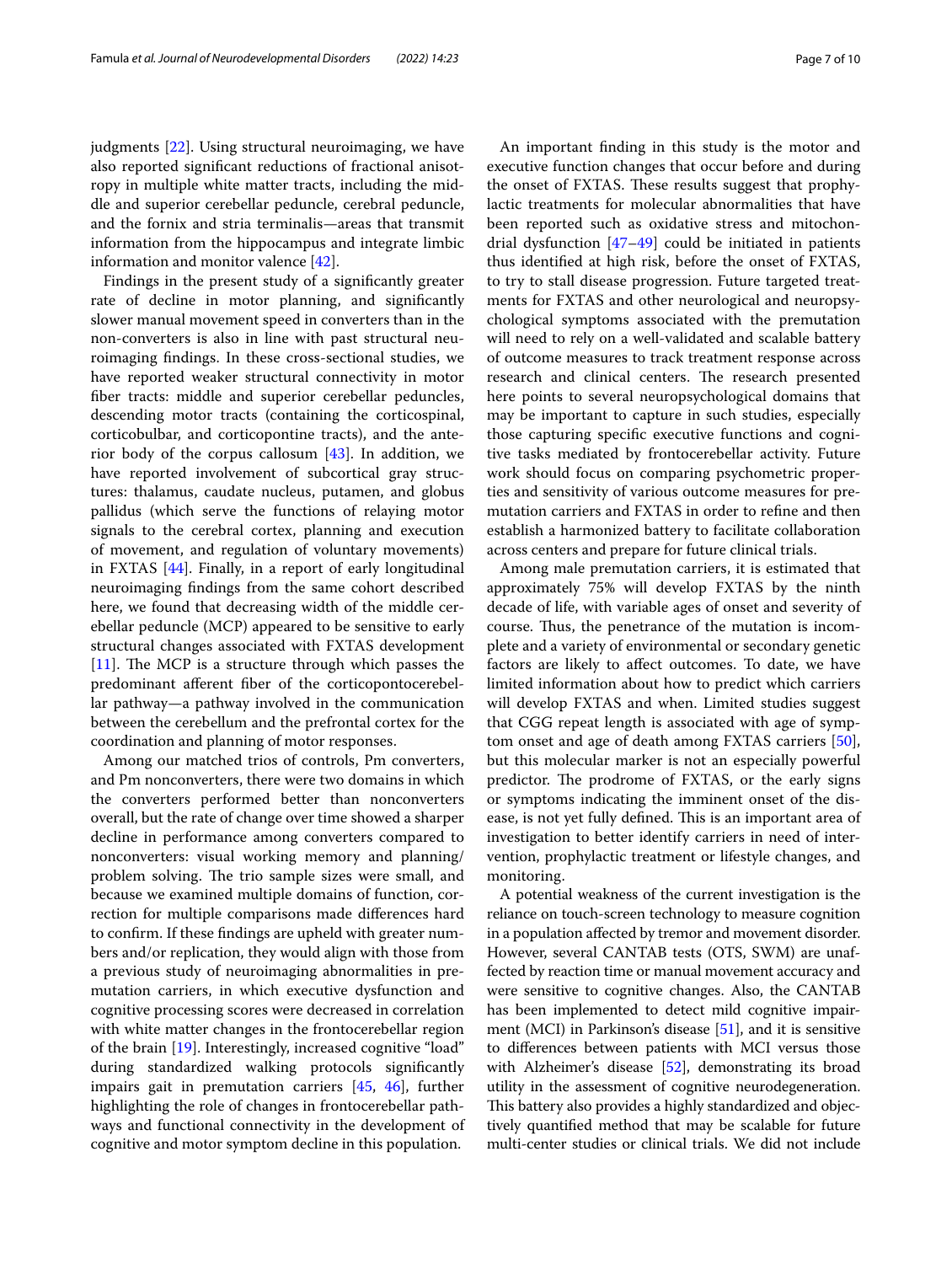balance or gait measures in this report, whereas ataxia is a primary clinical feature of FXTAS. Detailed gait and balance metrics have been collected and will be reported elsewhere. This study presents the only longitudinal neuropsychological data from premutation carriers in the literature to date. However, because we examined multiple neuropsychological domains in the protocol, requiring multiple comparison adjustments, some group diferences in change over time were difficult to confirm. This study focused on male premutation carriers, as fragile X-associated disorders are X chromosome linked, and thus males are more likely to be afected. However, female carriers do develop FXTAS and other neurological symptoms [[9](#page-8-6), [53](#page-9-6)], and future longitudinal studies should enroll females to examine phenotypic efects and identify individuals most at risk for neurodegenerative changes, as well as protective factors. Finally, it is important to be aware that individuals identifed as "non-converters" might present with signs and symptoms of FXTAS after the period of follow-up in this study, as an average period of 5years might not be adequate to determine clinical conversion.

#### **Conclusions**

In this prospective longitudinal study, we show that compared to controls, men with the *FMR1* premutation have accelerated decline in manual dexterity and certain domains of executive functioning, including visual working memory, inhibitory control, and that conversion to FXTAS is associated with deterioration in inhibitory control, planning and problem solving, and slowing of manual movement. The findings, in conjunction with prior brain imaging literature, provide critical support for the hypothesis that the prodrome of FXTAS is characterized by executive dysfunction mediated by white matter changes in frontocerebellar pathways. Additional research is needed to select and validate a set of standardized outcome measures that can be used in future multicenter clinical trials of targeted treatments for FXTAS and prophylactic interventions of fragile X carriers who are at increased risk for neurodegeneration.

#### **Abbreviations**

FXTAS: Fragile X-associated tremor/ataxia syndrome; Pm: Premutation; Nc: Normal control; CANTAB: Cambridge Neuropsychological Test Automated Battery; CGG: Cytosine-guanine-guanine; RAN: Repeat-associated non-AUG; IRB: Institutional Review Board; ADL: Activities of daily living; UPDRS: Unifed Parkinson's Disease Rating Scale; ICARS: International Cooperative Ataxia Rating Scale; CRST: Clinical Rating Scale for Tremor; SARA: Scale for the Assessment and Rating of Ataxia; MRI: Magnetic resonance imaging; BDS-2: Behavioral Dyscontrol Scale, Second Edition; PAL: Paired Associates Learning; RTI: Simple and Five Choice Reaction Time; RVP: Rapid Visual Processing; SWM: Spatial Working Memory; SST: Stop Signal Task; OTS: One Touch Stockings of Cambridge; PCR: Polymerase chain reaction; mRNA: Messenger ribonucleic acid; MCP: Middle cerebellar peduncle; MCI: Mild cognitive impairment.

#### **Acknowledgements**

We thank the participants and their families for their effort and dedication to this research. We also thank Drs. Corrisa Jacomini and Sundas Pasha for neuropsychological and psychiatric examinations of participants.

#### **Authors' contributions**

JF coordinated all participant screening, enrollment, and assessment activities and wrote the initial draft of the manuscript. EF contributed to the design of the study and completed all statistical analyses. RJH completed neurological and medical examinations of the majority of participants and determined participant FXTAS staging and diagnostic information. FT directed all molecular assays. AS assisted with design of the study and measure selection, completed neuropsychological assessments of participants, and contributed to interpretation of study results. SMR is a co-equal principal investigator (with DH) and obtained funding and wrote sections of the manuscript pertaining to integration of study fndings with existing brain MRI literature. DH is a co-equal principal investigator and lead the design of the neuropsychological aspects of the project, obtained funding, directed assessment activities, wrote the discussion, and fnalized the manuscript. The authors read and approved the fnal manuscript.

#### **Funding**

This work was supported by National Institute of Health Grants MH078041 and NS110100 to Drs. Hessl and Rivera; HD036071 and AG032115 to Dr. Hagerman; HD02274 to Dr. Tassone; 90DD0596 from Health and Human Services Administration of Developmental Disabilities; and by the MIND Institute Intellectual and Developmental Disabilities Research Center (P50 HD103526).

#### **Availability of data and materials**

The datasets used and/or analyzed during the current study are available from the corresponding author on reasonable request.

#### **Declarations**

#### **Ethics approval and consent to participate**

This study was approved by the Institutional Review Board (IRB) at UC Davis (ID# 473010), and all participants gave informed consent.

#### **Consent for publication**

Not applicable.

#### **Competing interests**

Dr Hessl has received funding from the following, all of which is directed to UC Davis, in support of fragile X syndrome treatment programs, and he receives no personal funds and has no relevant fnancial interest in any of the commercial entities listed: Autifony, Ovid, Tetra, Healx, and Zynerba pharmaceutical companies to consult on outcome measures and clinical trial design. RJH has received funding from Zynerba and the Azrieli foundation for treatment studies in Fragile X syndrome and unrelated to this study.

#### **Author details**

<sup>1</sup> MIND Institute, University of California Davis Health, 2825 50th Street, Sacramento, CA 95817, USA. <sup>2</sup> Department of Psychiatry and Behavioral Sciences, University of California Davis School of Medicine, Sacramento, CA, USA. 3 <sup>3</sup> Department of Psychology, University of California Davis, Davis, CA, USA. Department of Pediatrics, University of California Davis School of Medicine, Sacramento, CA, USA.<sup>5</sup> Department of Biochemistry and Molecular Medicine, University of California Davis School of Medicine, Davis, CA, USA. <sup>6</sup>Center for Mind and Brain, University of California Davis, Davis, CA, USA.

#### Received: 22 October 2021 Accepted: 14 March 2022 Published online: 23 March 2022

#### **References**

<span id="page-7-0"></span>1. Cabal-Herrera AM, Tassanakijpanich N, Salcedo-Arellano MJ, Hagerman RJ. Fragile X-associated tremor/ataxia syndrome (FXTAS): pathophysiology and clinical implications. Int J Mol Sci. 2020;21(12):4391.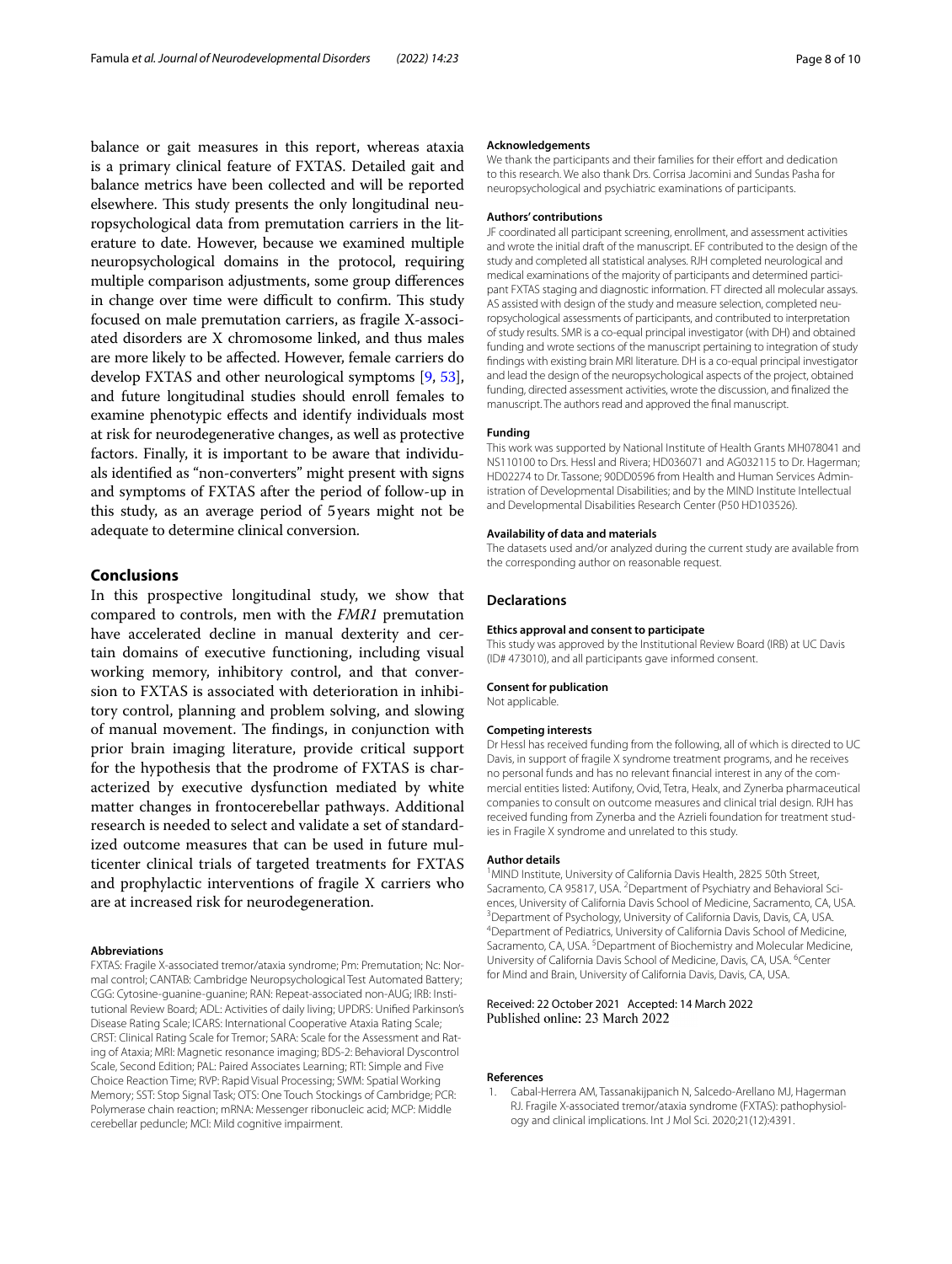- <span id="page-8-0"></span>2. Hall DA, Robertson E, Shelton AL, Losh MC, Mila M, Moreno EG, et al. Update on the clinical, radiographic, and neurobehavioral manifestations in FXTAS and FMR1 premutation carriers. Cerebellum. 2016;15(5):578–86.
- <span id="page-8-1"></span>3. Glineburg MR, Todd PK, Charlet-Berguerand N, Sellier C. Repeat-associated non-AUG (RAN) translation and other molecular mechanisms in fragile X tremor ataxia syndrome. Brain Res. 2018;1693(Pt A):43–54.
- <span id="page-8-2"></span>4. Jacquemont S, Hagerman RJ, Leehey MA, Hall DA, Levine RA, Brunberg JA, et al. Penetrance of the fragile X-associated tremor/ataxia syndrome in a premutation carrier population. JAMA. 2004;291(4):460–9.
- <span id="page-8-3"></span>5. Famula JL, McKenzie F, McLennan YA, Grigsby J, Tassone F, Hessl D, et al. Presence of middle cerebellar peduncle sign in FMR1 premutation carriers without tremor and ataxia. Front Neurol. 2018;9:695.
- 6. Hagerman PJ, Hagerman RJ. Fragile X-associated tremor/ataxia syndrome. Ann N Y Acad Sci. 2015;1338:58–70.
- <span id="page-8-4"></span>7. Zhao C, Liu Y, Wang Y, Li H, Zhang B, Yue Y, et al. A Chinese case of fragile X-associated tremor/ataxia syndrome (FXTAS) with orthostatic tremor:case report and literature review on tremor in FXTAS. BMC Neurol. 2020;20(1):145.
- <span id="page-8-5"></span>8. Rodriguez-Revenga L, Madrigal I, Pagonabarraga J, Xuncla M, Badenas C, Kulisevsky J, et al. Penetrance of FMR1 premutation associated pathologies in fragile X syndrome families. Eur J Hum Genet. 2009;17(10):1359–62.
- <span id="page-8-6"></span>Schneider A, Summers S, Tassone F, Seritan A, Hessl D, Hagerman P, et al. Women with fragile X-associated tremor/ataxia syndrome. Mov Disord Clin Pract. 2020;7(8):910–9.
- <span id="page-8-7"></span>10. Renaud M, Perriard J, Coudray S, Sevin-Allouet M, Marcel C, Meissner WG, et al. Relevance of corpus callosum splenium versus middle cerebellar peduncle hyperintensity for FXTAS diagnosis in clinical practice. J Neurol. 2015;262(2):435–42.
- <span id="page-8-37"></span>11. Shelton AL, Wang JY, Fourie E, Tassone F, Chen A, Frizzi L, et al. Middle cerebellar peduncle width-a novel MRI biomarker for FXTAS? Front Neurosci. 2018;12:379.
- 12. Zafarullah M, Palczewski G, Rivera SM, Hessl DR, Tassone F. Metabolic profling reveals dysregulated lipid metabolism and potential biomarkers associated with the development and progression of Fragile X-associated tremor/ataxia syndrome (FXTAS). FASEB J. 2020;34(12):16676–92.
- <span id="page-8-8"></span>13. Zafarullah M, Tang HT, Durbin-Johnson B, Fourie E, Hessl D, Rivera SM, et al. FMR1 locus isoforms: potential biomarker candidates in fragile X-associated tremor/ataxia syndrome (FXTAS). Sci Rep. 2020;10(1):11099.
- <span id="page-8-9"></span>14. Leehey MA. Fragile X-associated tremor/ataxia syndrome: clinical phenotype, diagnosis, and treatment. J Investig Med. 2009;57(8):830–6.
- <span id="page-8-10"></span>15. Robertson EE, Hall DA, McAsey AR, O'Keefe JA. Fragile X-associated tremor/ataxia syndrome: phenotypic comparisons with other movement disorders. Clin Neuropsychol. 2016;30(6):849–900.
- <span id="page-8-11"></span>16. Bacalman S, Farzin F, Bourgeois JA, Cogswell J, Goodlin-Jones BL, Gane LW, et al. Psychiatric phenotype of the fragile X-associated tremor/ ataxia syndrome (FXTAS) in males: newly described fronto-subcortical dementia. J Clin Psychiatry. 2006;67(1):87–94.
- 17. Grigsby J, Brega AG, Engle K, Leehey MA, Hagerman RJ, Tassone F, et al. Cognitive profle of fragile X premutation carriers with and without fragile X-associated tremor/ataxia syndrome. Neuropsychology. 2008;22(1):48–60.
- <span id="page-8-12"></span>18. Koldewyn K, Hessl D, Adams J, Tassone F, Hagerman PJ, Hagerman RJ, et al. Reduced hippocampal activation during recall is associated with elevated FMR1 mRNA and psychiatric symptoms in men with the fragile X premutation. Brain Imaging Behav. 2008;2(2):105–16.
- <span id="page-8-13"></span>19. Filley CM, Brown MS, Onderko K, Ray M, Bennett RE, Berry-Kravis E, et al. White matter disease and cognitive impairment in FMR1 premutation carriers. Neurology. 2015;84(21):2146–52.
- <span id="page-8-14"></span>20. Wang JY, Hessl D, Hagerman RJ, Simon TJ, Tassone F, Ferrer E, et al. Abnormal trajectories in cerebellum and brainstem volumes in carriers of the fragile X premutation. Neurobiol Aging. 2017;55:11–9.
- <span id="page-8-15"></span>21. Hashimoto R, Backer KC, Tassone F, Hagerman RJ, Rivera SM. An fMRI study of the prefrontal activity during the performance of a working memory task in premutation carriers of the fragile X mental retardation 1 gene with and without fragile X-associated tremor/ataxia syndrome (FXTAS). J Psychiatr Res. 2011;45(1):36–43.
- <span id="page-8-16"></span>22. Kim SY, Hashimoto R, Tassone F, Simon TJ, Rivera SM. Altered neural activity of magnitude estimation processing in adults with the fragile X premutation. J Psychiatr Res. 2013;47(12):1909–16.
- <span id="page-8-17"></span>23. Hall DA, Birch RC, Anheim M, Jonch AE, Pintado E, O'Keefe J, et al. Emerging topics in FXTAS. J Neurodev Disord. 2014;6(1):31.
- <span id="page-8-18"></span>24. Movement Disorder Society Task Force on Rating Scales for Parkinson's D. The Unifed Parkinson's Disease Rating Scale (UPDRS): status and recommendations. Mov Disord. 2003;18(7):738–50.
- <span id="page-8-19"></span>25. Trouillas P, Takayanagi T, Hallett M, Currier RD, Subramony SH, Wessel K, et al. International Cooperative Ataxia Rating Scale for pharmacological assessment of the cerebellar syndrome. The Ataxia Neuropharmacology Committee of the World Federation of Neurology. J Neurol Sci. 1997;145(2):205–11.
- <span id="page-8-20"></span>26. Schmitz-Hubsch T, du Montcel ST, Baliko L, Berciano J, Boesch S, Depondt C, et al. Scale for the assessment and rating of ataxia: development of a new clinical scale. Neurology. 2006;66(11):1717–20.
- <span id="page-8-21"></span>27. Wechsler D. Wechsler Adult Intelligence Scale, Third Edition. San Antonio: Pearson; 1997.
- <span id="page-8-22"></span>28. Wechsler D. Wechsler Adult Intelligence Scale, Fourth Edition. San Antonio: Pearson; 2009.
- <span id="page-8-23"></span>29. Wechsler D. Wechsler Memory Scale, Third Edition. San Antonio: Pearson; 1997.
- <span id="page-8-24"></span>30. Wechsler D. Wechsler Memory Scale, Fourth Edition. San Antonio: Pearson; 2009.
- <span id="page-8-25"></span>31. Grigsby J, Kaye K, Robbins LJ. Reliabilities, norms and factor structure of the Behavioral Dyscontrol Scale. Percept Mot Skills. 1992;74(3 Pt 1):883–92.
- <span id="page-8-26"></span>32. Filipovic-Sadic S, Sah S, Chen L, Krosting J, Sekinger E, Zhang W, et al. A novel FMR1 PCR method for the routine detection of low abundance expanded alleles and full mutations in fragile X syndrome. Clin Chem. 2010;56(3):399–408.
- <span id="page-8-27"></span>33. Tassone F, Pan R, Amiri K, Taylor AK, Hagerman PJ. A rapid polymerase chain reaction-based screening method for identifcation of all expanded alleles of the fragile X (FMR1) gene in newborn and high-risk populations. J Mol Diagn. 2008;10(1):43–9.
- <span id="page-8-28"></span>34. Tassone F, Hagerman RJ, Loesch DZ, Lachiewicz A, Taylor AK, Hagerman PJ. Fragile X males with unmethylated, full mutation trinucleotide repeat expansions have elevated levels of FMR1 messenger RNA. Am J Med Genet. 2000;94(3):232–6.
- <span id="page-8-29"></span>35. SAS Institute I. SAS/STAT 14.1 User's Guide. Cary: SAS Institute, Inc.; 2015.
- <span id="page-8-30"></span>36. Benjamini Y, Hochberg Y. Controlling the false discovery rate: a practical and powerful approach to multiple testing. J R Stat Soc Ser B. 1995;57(1):289–300.
- <span id="page-8-31"></span>37. Cornish KM, Hocking DR, Moss SA, Kogan CS. Selective executive markers of at-risk profles associated with the fragile X premutation. Neurology. 2011;77(7):618–22.
- 38. Cornish KM, Kogan CS, Li L, Turk J, Jacquemont S, Hagerman RJ. Lifespan changes in working memory in fragile X premutation males. Brain Cogn. 2009;69(3):551–8.
- 39. Grigsby J, Cornish K, Hocking D, Kraan C, Olichney JM, Rivera SM, et al. The cognitive neuropsychological phenotype of carriers of the FMR1 premutation. J Neurodev Disord. 2014;6(1):28.
- <span id="page-8-32"></span>40. Shickman R, Famula J, Tassone F, Leehey M, Ferrer E, Rivera SM, et al. Age- and CGG repeat-related slowing of manual movement in fragile X carriers: A prodrome of fragile X-associated tremor ataxia syndrome? Mov Disord. 2018;33(4):628–36.
- <span id="page-8-33"></span>41. Wang JY, Hessl DH, Hagerman RJ, Tassone F, Rivera SM. Age-dependent structural connectivity efects in fragile x premutation. Arch Neurol. 2012;69(4):482–9.
- <span id="page-8-34"></span>42. Hashimoto R, Srivastava S, Tassone F, Hagerman RJ, Rivera SM. Difusion tensor imaging in male premutation carriers of the fragile X mental retardation gene. Mov Disord. 2011;26(7):1329–36.
- <span id="page-8-35"></span>43. Wang JY, Hessl D, Schneider A, Tassone F, Hagerman RJ, Rivera SM. Fragile X-associated tremor/ataxia syndrome: infuence of the FMR1 gene on motor fber tracts in males with normal and premutation alleles. JAMA Neurol. 2013;70(8):1022–9.
- <span id="page-8-36"></span>44. Wang JY, Hagerman RJ, Rivera SM. A multimodal imaging analysis of subcortical gray matter in fragile X premutation carriers. Mov Disord. 2013;28(9):1278–84.
- <span id="page-8-38"></span>45. Kraan CM, Hocking DR, Georgiou-Karistianis N, Metcalfe SA, Archibald AD, Fielding J, et al. Age and CGG-repeat length are associated with neuromotor impairments in at-risk females with the FMR1 premutation. Neurobiol Aging. 2014;35(9):2179 e7-13.